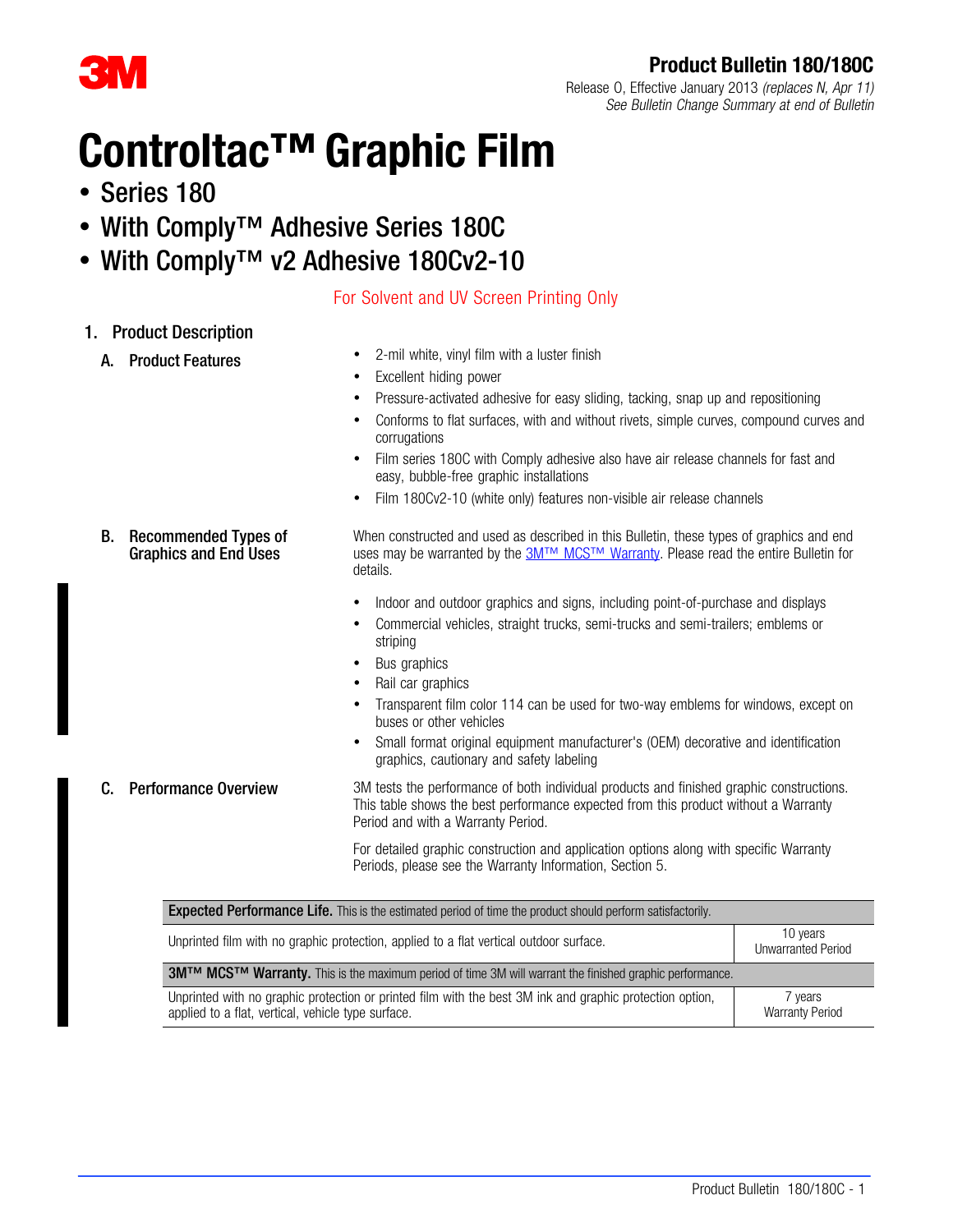(1) Unsuitable End Uses for This Film

**D.** Limitations of End Uses This 3M product is not designed or recommended for the following uses. Please contact us to discuss other options.

- Graphics applied to:
	- stainless steel (we recommend using [3M™ Controltac™ Graphic Film 181-10](http://multimedia.mmm.com/mws/mediawebserver.dyn?6666660Zjcf6lVs6EVs666s6ACOrrrrQ-) instead)
	- non-3M films (see Removal Warranty)
	- painted substrates with poor paint to substrate, or paint-to-paint bond
	- substrate surfaces that are not clean and smooth (little or no variation in texture)
- Film without graphic protection when they are:
	- printed vehicle graphics
	- exposed to abrasive conditions, harsh cleaners or chemicals
	- horizontally-exposed outdoor applications
- Graphic removal from:
	- applications with poor paint-to-substrate adhesion
	- existing graphics that must remain intact; damage may occur during removal of film
	- horizontally-exposed outdoor applications
- Graphics subjected to gasoline vapors or spills, including those at or on gas pumps, automobile fuel-tank ports, or top-feeding, petroleum tankers

(2) Wall Graphics Two-mil cast films are typically the best choice for indoor smooth surface wall graphics. However, the user is responsible for determining the product's suitability, including adhesion and, if required, removal characteristics. Due to the wide variability of smooth indoor walls, neither finished graphics nor removal is warranted, even for removable or changeable films. **Instruction Bulletin 5.37** provides comprehensive information for the most successful wall graphics film selection and application.

> Film used on buses must not be applied so as to restrict the safe use of emergency window exits. See the most current version of **Instruction Bulletin 5.4** for details.

2. Compatible Products This section provides a list of products that are approved by 3M for use with the base film covered in this Bulletin, and used for the creation of a graphic that is covered by the 3M™ MCS™ Warranty. Refer to the Product and Instruction Bulletins listed in 3M Related Literature at the end of this Bulletin for more information about the compatible products.

> See the Warranty Information section to determine which compatible products are approved for your graphic construction.

(3) Important Information About Bus Applications

- A. Screen Printing Inks 3M™ Screen Printing Ink Series 1900 line color and four color
	- 3M™ Screen Printing UV Ink Series 9800 line color and four color
	- Sericol™ Duracal™ UV Screen Print Ink\* (approved for OEM applications only)
	- Sericol™ Duracal™ Screen Print Clear<sup>\*</sup> (approved for OEM applications only)

\* To identify a Sericol inks distributor, contact FUJIFILM North America Corporation, Graphic Systems Division at [http://www.fujifilmusa.com/products/graphic\\_arts\\_printing/index.html](http://www.fujifilmusa.com/products/graphic_arts_printing/index.html) : 1101 W. Cambridge Drive, Kansas City, KS 66103; Tel: 1-800-255-4562 or 913-342-4060.

- B. Graphic Protection 3M™ Screen Print Gloss Clear 1920DR
	- 3M™ Screen Print Matte Clear 1930
	- 3M™ Screen Print UV Gloss Clear 9800CL
	- 3M™ Screen Print Matte Clear 9730
	- 3M™ Screen Print UV Gloss Clear 9740i
- C. Other Products 3M™ Premasking Tape SCPM-3
	- 3M™ Premasking Tape SCPM-44X
	- 3M™ Prespacing Tape SCPS-2
	- 3M™ Prespacing Tape SCPS-55 for films with Comply™ Adhesive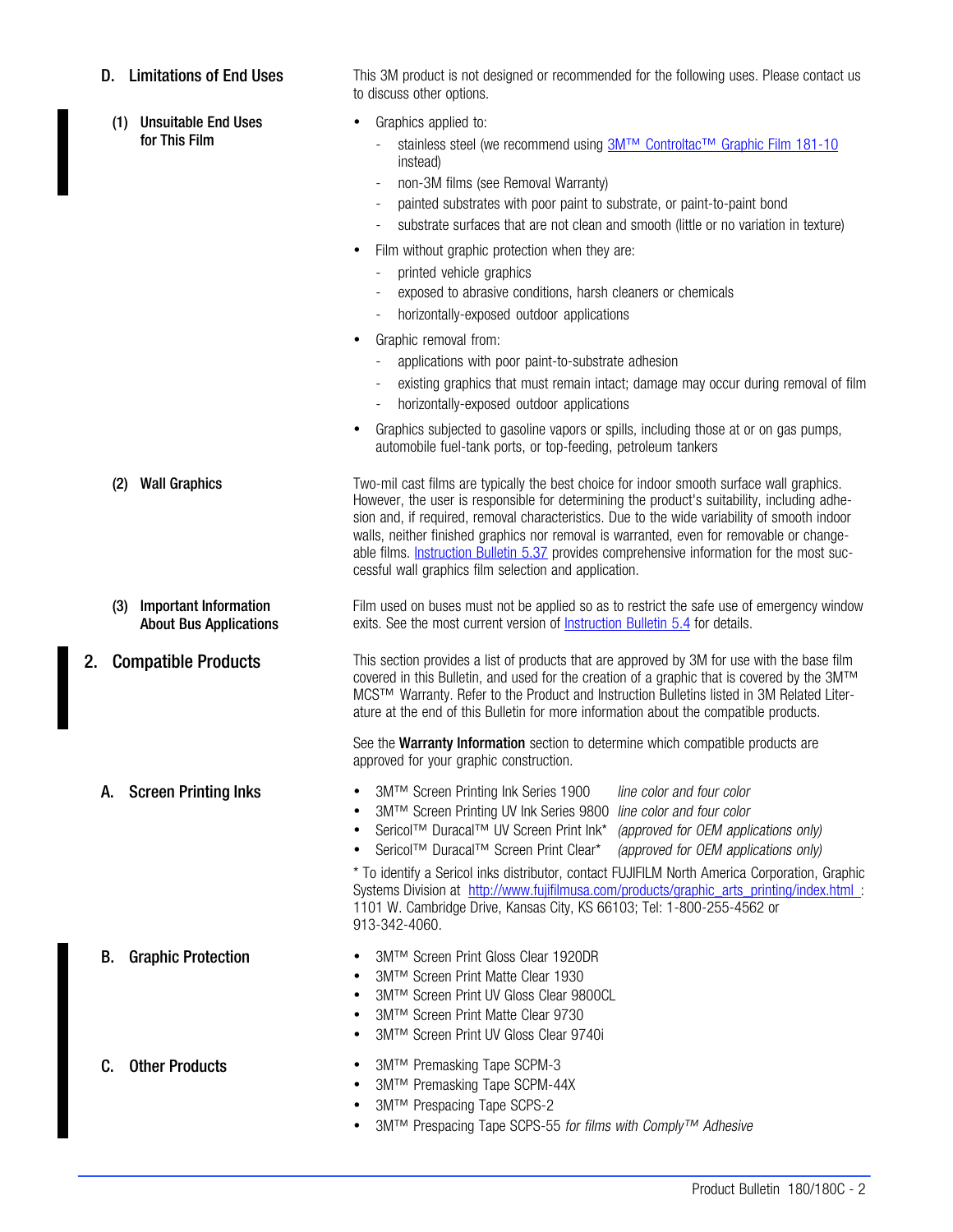П

# A. Physical Characteristics

Other Products, continued... 
■ 3M™ Edge Sealer 3950

3M™ Edge Sealer Tape 8914

3. Characteristics These are typical values for unprocessed product. Processing may change the values. Contact your 3M representative for a custom specification.

| <b>Characteristic</b>                              | Value                                                                                       |                                                                                                                                                                                                                                                        |  |  |  |  |  |  |
|----------------------------------------------------|---------------------------------------------------------------------------------------------|--------------------------------------------------------------------------------------------------------------------------------------------------------------------------------------------------------------------------------------------------------|--|--|--|--|--|--|
| Material                                           | Cast vinyl                                                                                  |                                                                                                                                                                                                                                                        |  |  |  |  |  |  |
| Color                                              | See Section C., Color Table                                                                 |                                                                                                                                                                                                                                                        |  |  |  |  |  |  |
| Finish                                             | Luster                                                                                      |                                                                                                                                                                                                                                                        |  |  |  |  |  |  |
| Thickness                                          |                                                                                             | Without adhesive: 2 mil (0.05 mm)<br>With adhesive: 3-4 mil (0.08-0.10 mm)                                                                                                                                                                             |  |  |  |  |  |  |
| Adhesive                                           | reposition)                                                                                 | Film series 180: Pressure-activated (slide, tack, snap up,                                                                                                                                                                                             |  |  |  |  |  |  |
|                                                    | snap up, reposition) with air release channels                                              | Film series 180C, 180Cv2-10: Pressure-activated (slide, tack,                                                                                                                                                                                          |  |  |  |  |  |  |
| Adhesive color                                     | Gray or clear, see Section C., Color Table                                                  |                                                                                                                                                                                                                                                        |  |  |  |  |  |  |
| Liner                                              | Polyethylene-coated paper                                                                   |                                                                                                                                                                                                                                                        |  |  |  |  |  |  |
| Adhesion, Typical<br>24 hours after<br>application | ABS<br>Acrylic enamel<br>Aluminum, anodized<br>Aluminum, etched<br>Chrome                   | 4-5 pounds/inch (0.72-0.89 kg/cm)<br>3-4 pounds/inch (0.54-0.72 kg/cm)<br>7-8 pounds/inch (1.26-1.43 kg/cm)<br>5-6 pounds/inch (0.89-1.08 kg/cm)<br>4-5 pounds/inch (0.72-0.89 kg/cm)<br>Fruehauf pre-painted panels 3-5 pounds/inch (0.54-0.89 kg/cm) |  |  |  |  |  |  |
| Tensile strength                                   | 5 pounds/inch at 73°F (0.9 kg/cm at 23°C)                                                   |                                                                                                                                                                                                                                                        |  |  |  |  |  |  |
| Chemical<br>resistance                             | Resists mild alkalis, mild acids, and salt<br>٠<br>٠<br>Resists occasional fuel spills<br>٠ | Excellent resistance to water (does not include immersion)                                                                                                                                                                                             |  |  |  |  |  |  |
| Flammability                                       | Call 1-800-328-3908 for information                                                         |                                                                                                                                                                                                                                                        |  |  |  |  |  |  |
| Charactorietic                                     | فينافلا                                                                                     |                                                                                                                                                                                                                                                        |  |  |  |  |  |  |

# **B.** Application Characteristics

| <b>Characteristic</b>                             | Value                                                                                                                                                           |
|---------------------------------------------------|-----------------------------------------------------------------------------------------------------------------------------------------------------------------|
| Finished graphic<br>application<br>recommendation | <b>Surface type:</b> Flat, with and without rivets, simple curves,<br>compound curves, and corrugations                                                         |
|                                                   | <b>Substrate type:</b> ABS resins, aluminum, chrome, glass, fiberglass<br>reinforced plastics, paint (check adhesion to powder-coated or<br>water-based paints) |
|                                                   | <b>Application method: Dry</b>                                                                                                                                  |
|                                                   | <b>Application temperature:</b> air and substrate                                                                                                               |
|                                                   | Flat without rivets: $40^{\circ}$ -100°F (4°-38°C)                                                                                                              |
|                                                   | Curves or corrugations with rivets: 50°-100°F (10°-38°C)                                                                                                        |
|                                                   | Compound curves: $60^{\circ}$ -90 $^{\circ}$ F (16 $^{\circ}$ -32 $^{\circ}$ C)                                                                                 |
| Applied shrinkage                                 | $0.015$ inches $(0.4 \text{ mm})$                                                                                                                               |
| Temperature range<br>after application            | $-65^{\circ}$ to $+225^{\circ}$ F (-60° to $+107^{\circ}$ C)                                                                                                    |
| Graphic removal                                   | Removable with heat and/or chemicals from most substrates within<br>the Warranty Period at 50°F (10°C) minimum (air and substrate)                              |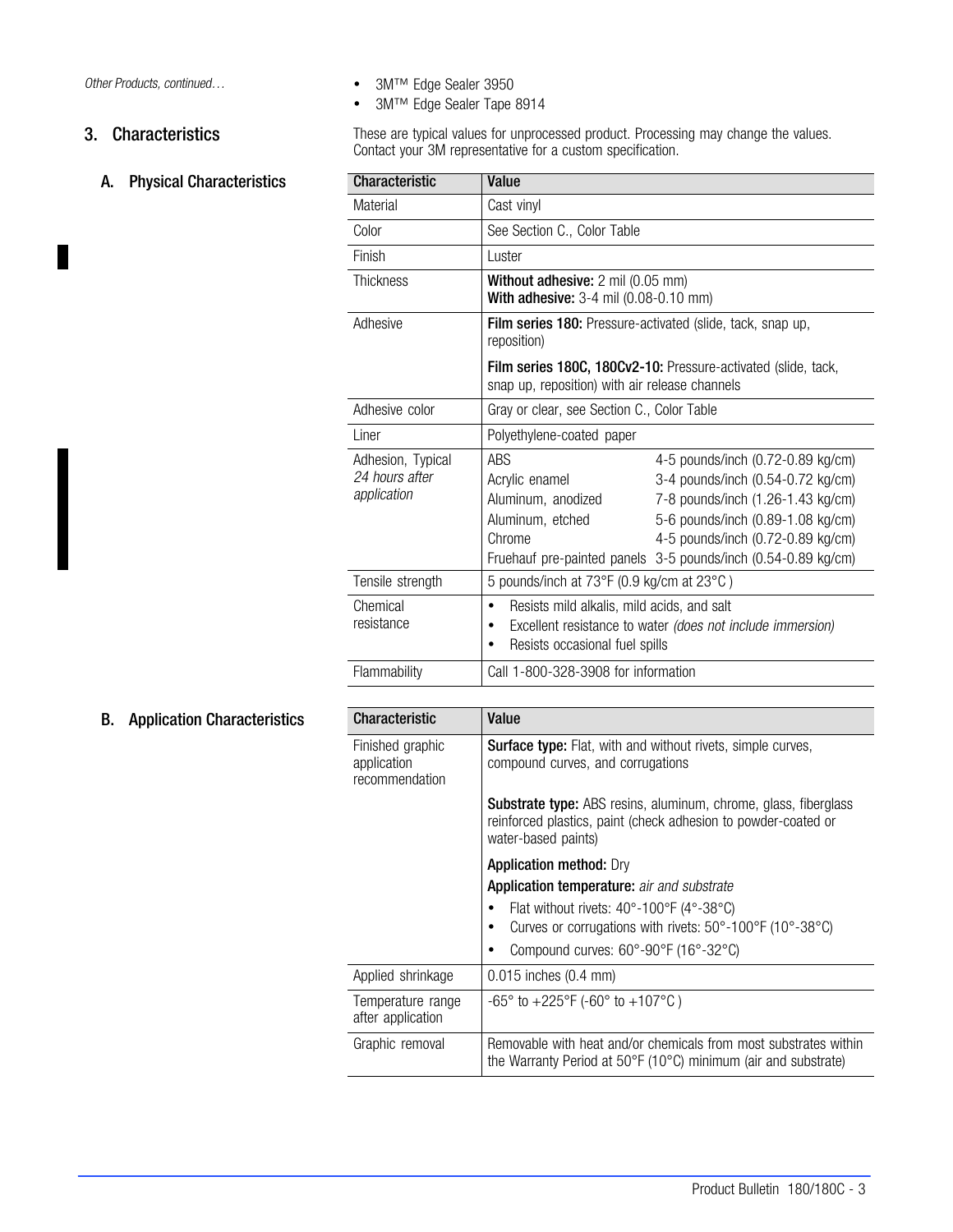<span id="page-3-0"></span>

|    |                             |    | <b>Metallic and</b><br>Transparent |     |                                |     |                             |
|----|-----------------------------|----|------------------------------------|-----|--------------------------------|-----|-----------------------------|
| 10 | White                       | 38 | Royal Purple*                      | 88  | Violet*                        | 201 | Slate* $\triangle$          |
| 12 | <b>Black</b>                | 39 | Tan                                | 96  | Teal*                          | 203 | $Red^*$                     |
| 13 | Tomato Red                  | 41 | Dark Gray*                         | 98  | Dark Violet*                   | 211 | Charcoal* $\blacklozenge$   |
| 14 | <b>Bright Orange</b>        | 46 | Kelly Green                        | 103 | Magenta*◆                      | 216 | Sage Green*◆                |
| 15 | Bright Yellow* <sup>+</sup> | 47 | Intense Blue                       | 120 | Satin Aluminum                 | 217 | Dark Blue*◆                 |
| 17 | Vivid Blue                  | 49 | Beige                              | 131 | Satin Gold*                    | 220 | Light Silver*◆              |
| 19 | Deep Mahogany               | 53 | Cardinal Red                       | 173 | Salmon Pink*◆                  | 221 | Grav <sup>*</sup> $\bullet$ |
| 22 | Matte Black*                | 54 | Light Orange                       | 176 | Agua <sup><math>*</math></sup> | 227 | Bright Blue*◆               |
| 23 | Deep Red                    | 56 | Dark Green                         | 186 | Bright Green*                  | 228 | Dark Burgundy*◆             |
| 25 | Sunflower*t                 | 57 | Olympic Blue                       | 196 | Apple Green*                   | 229 | Copper* $\blacklozenge$     |
| 27 | Indigo (Navy)               | 58 | Burgundy*                          | 307 | Dark Agua*                     | 237 | Silver Blue*◆               |
| 29 | <b>Russet Brown</b>         | 63 | Geranium *                         |     |                                | 239 | Chocolate                   |
| 31 | Medium Gray*                | 77 | Peacock Blue                       |     |                                |     | Brown*◆                     |
| 37 | Sapphire Blue               |    |                                    |     |                                | 241 | Gold*◆                      |
|    |                             |    |                                    |     |                                | 114 | Transparent*†               |

\* Indicates clear adhesive; all other adhesive is gray-pigmented

- Indicates minimal or no hiding power

Available in film series 180C only.

# 4. Definitions

| A. | <b>Exposure Types</b>       | <b>U.S. Vertical</b><br><b>Exposure</b>            | face of graphic                                | The face of the graphic is $+/- 10^{\circ}$ from vertical.                                                                                                                                                                                |
|----|-----------------------------|----------------------------------------------------|------------------------------------------------|-------------------------------------------------------------------------------------------------------------------------------------------------------------------------------------------------------------------------------------------|
|    |                             | U.S.<br>Non-vertical<br><b>Exposure</b>            | face of graphic-                               | The face of the graphic is greater than 10° from vertical<br>and greater than 5° from horizontal. This includes non-<br>vertical surfaces of vehicle wraps or fleet truck and trailer<br>graphics.                                        |
|    |                             | U.S.<br>Horizontal<br><b>Exposure</b>              | face of graphic                                | The face of the graphic is $+/-$ 5° from horizontal.                                                                                                                                                                                      |
|    |                             | U.S. Desert<br><b>Southwest</b><br><b>Exposure</b> |                                                | Any outdoor graphic exposed to solar energy more than half of the daylight<br>hours in Arizona, New Mexico and the desert areas of California, Nevada, Utah<br>and Texas is subject to reduced warranties. Click here for a detailed map. |
| В. | <b>Graphic Construction</b> |                                                    | protection, ink, printer and application tape. | The products used to make a graphic, which may include film and/or flexible substrate, graphic                                                                                                                                            |
| C. | <b>Graphic Protection</b>   |                                                    |                                                | Overlaminate films or clear coats used to protect the graphic and/or change gloss.                                                                                                                                                        |
| D. | <b>Graphic Types</b>        | <b>Indoor Signs</b>                                |                                                | Stationary graphics applied indoors and <i>not</i> exposed to the elements.                                                                                                                                                               |
|    | As identified in Product    | <b>Outdoor Signs</b>                               |                                                | Stationary graphics applied outdoors and exposed to the elements.                                                                                                                                                                         |
|    | <b>Warranty Matrices</b>    | <b>OEM</b>                                         |                                                | Labels and decorative graphics produced for and used by original equipment<br>manufacturers. May also be called decals.                                                                                                                   |
|    |                             | <b>Vehicle Types</b>                               | enclosed trailers.                             | Vehicle. Buses, vans, passenger vehicles, delivery trucks, pickup trucks,                                                                                                                                                                 |
|    |                             |                                                    |                                                | Straight Trucks, Semi-Tractors and Semi-Trailers. Straight trucks,<br>semi-tractors and semi-trailers used for commercial business purposes.<br>Excludes air shields. May be eligible for a Lifetime Warranty.                            |
|    |                             |                                                    | commercial or business enterprise.             | Recreational Vehicle (RV). Vehicles used for personal pleasure, such as<br>campers, motor homes and trailers, that are not used in connection with any                                                                                    |
|    |                             |                                                    | locomotives or engines.                        | Rail. Rail cars and lead cars of trains, light rail and subways, but not                                                                                                                                                                  |
|    |                             |                                                    |                                                |                                                                                                                                                                                                                                           |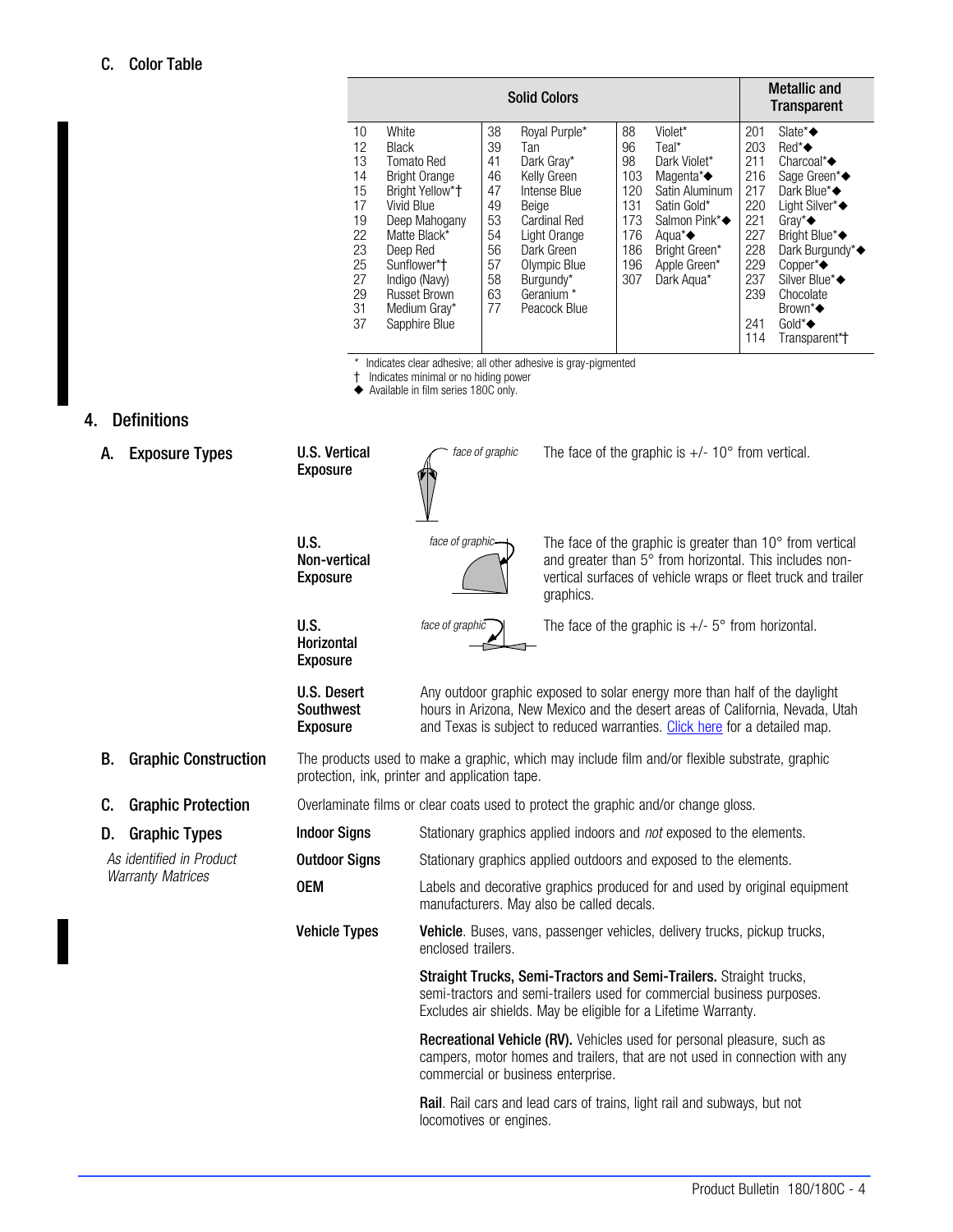# <span id="page-4-0"></span>5. Warranty Information

|    | A. Warranty Coverage<br><b>Overview</b>                                        | The warranty coverage for each graphic is based on the user(s) both reading and following<br>all applicable and current 3M Product and Instruction Bulletins. 3M will honor the Warranty<br>Period stated in the base film's Product Bulletin that is current when the film was<br>purchased. The Warranty Period may be reduced and stipulations may apply for certain<br>constructions and applications, as covered in this Bulletin.                                                                                                                                                                                                                                                                                                                                                                  |
|----|--------------------------------------------------------------------------------|----------------------------------------------------------------------------------------------------------------------------------------------------------------------------------------------------------------------------------------------------------------------------------------------------------------------------------------------------------------------------------------------------------------------------------------------------------------------------------------------------------------------------------------------------------------------------------------------------------------------------------------------------------------------------------------------------------------------------------------------------------------------------------------------------------|
|    |                                                                                | The following is made in lieu of all other express or implied warranties, including any<br>implied warranty of merchantability or fitness for a particular purpose or implied warranty<br>arising out of a course of dealing, custom or usage of trade.                                                                                                                                                                                                                                                                                                                                                                                                                                                                                                                                                  |
|    | <b>B.</b> 3M Basic Product Warranty                                            | This product is warranted to be free of defects in materials and manufacture at the time of<br>shipment and to meet the specifications stated in this Product Bulletin and as further set<br>forth in the 3M Commercial Graphics Warranty Brochure.                                                                                                                                                                                                                                                                                                                                                                                                                                                                                                                                                      |
| C. | <b>Limited Remedy</b>                                                          | 3M will replace or refund the price of any 3M materials that do not meet this warranty<br>within the specified time periods. These remedies are exclusive.                                                                                                                                                                                                                                                                                                                                                                                                                                                                                                                                                                                                                                               |
| D. | <b>Limitation of Liability</b>                                                 | Except where prohibited by law, 3M SHALL NOT UNDER ANY CIRCUMSTANCES BE LIABLE<br>TO PURCHASER OR USER FOR ANY DIRECT (EXCEPT FOR THE LIMITED REMEDY PROVIDED<br>ABOVE), INDIRECT, SPECIAL, INCIDENTAL, OR CONSEQUENTIAL DAMAGES (INCLUDING,<br>BUT NOT LIMITED TO, LABOR (except for certain fleet vehicles as described later in this<br>Bulletin), NON-3M MATERIAL CHARGES, LOSS OF PROFITS, REVENUE, BUSINESS,<br>OPPORTUNITY, OR GOODWILL) RESULTING FROM OR IN ANY WAY RELATED TO SELLER'S<br>PRODUCTS, SERVICES or THIS BULLETIN. This limitation of liability applies regardless of<br>the legal or equitable theory under which such losses or damages are sought including<br>breach of contract, breach of warranty, negligence, strict liability, or any other legal or<br>equitable theory. |
| Е. | <b>Additional Limitations</b>                                                  | See the 3M Commercial Graphics Warranty Brochure at 3Mgraphics.com, which gives the<br>terms, additional limitations of the warranty, if any, and limitations of liability.                                                                                                                                                                                                                                                                                                                                                                                                                                                                                                                                                                                                                              |
| Е. | 3M™ MCS™ Warranty<br>Subject to Stipulations set forth in<br>Section G., below | Finished graphics constructed with the materials specified and the exposure specified in the<br>Warranty Period tables, Section F.(1), are eligible for the 3M™ MCS™ Warranty. For<br>warranties for other exposures, see Section G.(1).                                                                                                                                                                                                                                                                                                                                                                                                                                                                                                                                                                 |

# (1) Warranty Period for Finished Graphics

in a Standard U.S. Vertical Exposure

See Section [4.D.](#page-3-0) for Graphic Type definitions:

- VEH = Vehicle, RV, Straight Truck, Semi-Tractor and Semi-Trailer Graphics
	-
- RAIL = Railroad Graphics<br>SIGN = General Indoor and SIGN = General Indoor and Outdoor Signs<br>OEM = OEM Graphics
	- = OEM Graphics

| <b>Ink Series</b>         | <b>No Printing</b> |      |             |            | <b>SOLVENT Ink Series 1900</b> |                                                                                                                    |                | UV Ink Series 9800 |            |      |             | UV Ink Series 9800<br>Metallic |            |      |             |     |
|---------------------------|--------------------|------|-------------|------------|--------------------------------|--------------------------------------------------------------------------------------------------------------------|----------------|--------------------|------------|------|-------------|--------------------------------|------------|------|-------------|-----|
| Application               | <b>VEH</b>         | RAIL | <b>SIGN</b> | <b>OEM</b> | <b>VEH</b>                     | RAIL                                                                                                               | <b>SIGN</b>    | <b>OEM</b>         | <b>VEH</b> | RAIL | <b>SIGN</b> | <b>OEM</b>                     | <b>VEH</b> | RAIL | <b>SIGN</b> | OEM |
| <b>Film Colors</b>        |                    |      |             |            |                                | 10◆●, 12●, 13◆, 14◆, 15◆, 19, 22, 23, 27, 29, 31, 38, 39, 41, 49, 58, 63, 88, 96, 98, 103, 173, 176, 186, 196, 307 |                |                    |            |      |             |                                |            |      |             |     |
| <b>Graphic Protection</b> |                    |      |             |            |                                |                                                                                                                    |                |                    |            |      |             |                                |            |      |             |     |
| 1920DR, air dry           |                    |      |             |            |                                | $5^{\bullet}$                                                                                                      |                | $\mathfrak{b}$     | _          |      |             |                                |            |      |             |     |
| 1920DR, oven dry          |                    |      |             |            | 6 L                            | $6 \triangleleft \blacksquare$                                                                                     | 5 <sub>1</sub> | $5 \blacksquare$   |            |      |             |                                |            |      |             |     |

1930 — — — — 2 2 2 2 — — — — — — — — 9740i – | — | — | — | 6 | 6◆ | 5 | 7 | 7◆ | 5 | 5 | 5 | — | 5 | 5

9730UV — — — — 3 3 3 3 3 3 3 3 — — — — 9800CL — — — — — — — — 5 5 5 5 5 — 5 5 None 7, LT 8 6 5 — — — — — — 2 — — — — —

Continued on next page…

L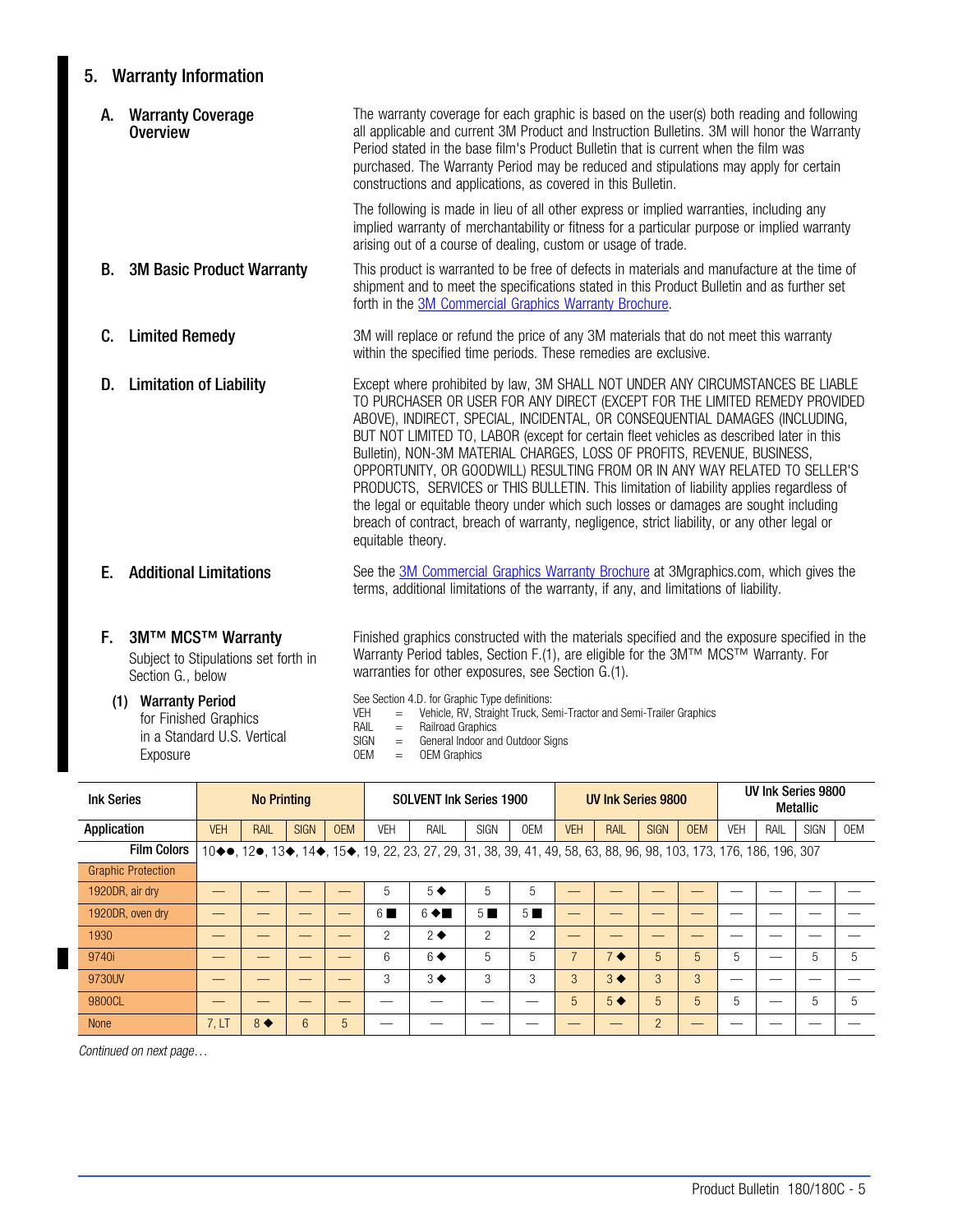<span id="page-5-0"></span>Warranty Period for Finished Graphics in a Standard U.S. Vertical Exposure, continued...

| <b>Ink Series</b>                                      | <b>No Printing</b>                                                                                                                                                                                                                                                                                                                                                           |                                          |                          |                          | <b>SOLVENT Ink Series 1900</b> |                                                                                |                  |                  |             | <b>UV Ink Series 9800</b> |                |                   |                          | UV Ink Series 9800<br><b>Metallic</b> |             |            |  |
|--------------------------------------------------------|------------------------------------------------------------------------------------------------------------------------------------------------------------------------------------------------------------------------------------------------------------------------------------------------------------------------------------------------------------------------------|------------------------------------------|--------------------------|--------------------------|--------------------------------|--------------------------------------------------------------------------------|------------------|------------------|-------------|---------------------------|----------------|-------------------|--------------------------|---------------------------------------|-------------|------------|--|
| Application                                            | <b>VEH</b>                                                                                                                                                                                                                                                                                                                                                                   | RAIL                                     | <b>SIGN</b>              | <b>OEM</b>               | <b>VEH</b>                     | RAIL                                                                           | <b>SIGN</b>      | <b>OEM</b>       | <b>VEH</b>  | RAIL                      | <b>SIGN</b>    | <b>OEM</b>        | <b>VEH</b>               | RAIL                                  | <b>SIGN</b> | <b>OEM</b> |  |
| <b>Film Colors</b>                                     |                                                                                                                                                                                                                                                                                                                                                                              | 17, 25,, 37, 46, 47, 53,, 54, 56, 57, 77 |                          |                          |                                |                                                                                |                  |                  |             |                           |                |                   |                          |                                       |             |            |  |
| 1920DR, air dry                                        |                                                                                                                                                                                                                                                                                                                                                                              |                                          |                          |                          | 5                              | $5 \blacklozenge$                                                              | 5                | 5                |             |                           |                | -                 |                          |                                       |             |            |  |
| 1920DR, oven dry                                       | —                                                                                                                                                                                                                                                                                                                                                                            | --                                       | $\overline{\phantom{0}}$ | --                       | 6■                             | $6 \triangleleft$                                                              | $5 \blacksquare$ | $5 \blacksquare$ | —           |                           |                | —                 | –                        |                                       |             |            |  |
| 1930                                                   |                                                                                                                                                                                                                                                                                                                                                                              |                                          | $\overline{\phantom{0}}$ |                          | $\overline{2}$                 | $2 \bullet$                                                                    | $\overline{2}$   | $\overline{2}$   |             |                           |                | -                 |                          |                                       |             |            |  |
| 9740i                                                  |                                                                                                                                                                                                                                                                                                                                                                              | --                                       | $\overline{\phantom{0}}$ |                          | 6                              | $6 \blacklozenge$                                                              | 5                | 5                | 6           | $6 \blacklozenge$         | 5              | 5                 | 5                        | $\overline{\phantom{0}}$              | 5           | 5          |  |
| 9730UV                                                 |                                                                                                                                                                                                                                                                                                                                                                              | —                                        | $\overline{\phantom{0}}$ |                          | 3                              | $3 \blacklozenge$                                                              | 3                | 3                | 3           | $3 \blacklozenge$         | 3              | 3                 | $\overline{\phantom{0}}$ | -                                     |             |            |  |
| 9800CL                                                 |                                                                                                                                                                                                                                                                                                                                                                              |                                          |                          |                          |                                |                                                                                |                  |                  | 5           | $5 \blacklozenge$         | 5              | 5                 | 5                        |                                       | 5           | 5          |  |
| <b>None</b>                                            | 6. LT                                                                                                                                                                                                                                                                                                                                                                        | $6 \blacklozenge$                        | $6\overline{6}$          | 5                        |                                |                                                                                |                  |                  |             |                           | $\overline{2}$ | ٠                 |                          |                                       |             |            |  |
| <b>Film Colors</b>                                     |                                                                                                                                                                                                                                                                                                                                                                              |                                          |                          |                          |                                | 114, 120, 131, 201, 203, 211, 216, 217, 220, 221, 227, 228, 229, 237, 239, 241 |                  |                  |             |                           |                |                   |                          |                                       |             |            |  |
| 1920DR, air dry                                        |                                                                                                                                                                                                                                                                                                                                                                              |                                          |                          |                          | 5                              | $5 \blacklozenge$                                                              | 5                | 5                |             |                           |                | —                 |                          |                                       |             |            |  |
| 1920DR, oven dry                                       |                                                                                                                                                                                                                                                                                                                                                                              | --                                       | $\overline{\phantom{0}}$ | $\overline{\phantom{0}}$ | 6■                             | $6 \triangleleft \blacksquare$                                                 | $5 \blacksquare$ | 5                | —           |                           |                | —                 | —                        | —                                     |             |            |  |
| 1930                                                   |                                                                                                                                                                                                                                                                                                                                                                              | —                                        | $\overline{\phantom{0}}$ | —                        | $\overline{c}$                 | $2 \triangleleft$                                                              | $\overline{2}$   | $\overline{2}$   |             |                           | –              | $\qquad \qquad -$ | $\overline{\phantom{0}}$ | $\overline{\phantom{0}}$              |             |            |  |
| 9740i                                                  |                                                                                                                                                                                                                                                                                                                                                                              |                                          | $\overline{\phantom{0}}$ |                          | 6                              | $6 \blacklozenge$                                                              | 5                | 5                | 5           | $5 \blacklozenge$         | 5              | 5                 | 5                        |                                       | 5           | 5          |  |
| 9730UV                                                 | —                                                                                                                                                                                                                                                                                                                                                                            | _                                        | $\overline{\phantom{0}}$ | —                        | 3                              | $3 \blacklozenge$                                                              | 3                | 3                | 3           | $3 \blacklozenge$         | 3              | 3                 | $\overline{\phantom{0}}$ | $\overline{\phantom{0}}$              |             |            |  |
| 9800CL                                                 |                                                                                                                                                                                                                                                                                                                                                                              | –                                        | —                        |                          |                                |                                                                                |                  |                  | $5^{\circ}$ | $5 \blacklozenge$         | 5              | 5                 | 5                        | $\overline{\phantom{0}}$              | 5           | 5          |  |
| <b>None</b>                                            | $6\phantom{1}$                                                                                                                                                                                                                                                                                                                                                               | —                                        | 5                        | 5                        |                                |                                                                                |                  |                  |             |                           | $\overline{2}$ |                   | -                        |                                       |             |            |  |
| $\mathsf{I}$ T<br>Lifetime<br>$=$<br>$=$<br>$=$<br>$=$ | Warranty for vertical railroad applications for colors 10, 12, 13, 14, 15, 23, and 53 only and printed with line color inks.<br>Warranty for vertical railroad applications, unprinted colors 10 and 12 have 2 additional years for legibility only.<br>Warranty requires oven drying the last color of ink series 1900 and screen print 1920DR for 2 hours at 150°F (65°C). |                                          |                          |                          |                                |                                                                                |                  |                  |             |                           |                |                   |                          |                                       |             |            |  |

(2) Warranty Period Using Sericol Inks

Application: OEM graphics only

Ink and Graphic Protection: Sericol Duracal UV Screen Print Ink and Clear

Warranty Period: 3 years in a vertical exposure

(3) Graphics Warranty for Straight Trucks, Semi-Tractors and Semi-Trailers

The following three provisions and remedies, Sections (3)a., (3)[b.](#page-6-0) (3[\)c.,](#page-6-0) apply only to straight truck, semi-tractor and semi-trailer graphics, as defined in Section [4.D.](#page-3-0), and are in addition to the terms of the 3M™ MCS™ Warranty for the vehicle constructions indicated in the Warranty Period Table, Section [F.](#page-4-0)(1), page [5.](#page-4-0)

a. Lifetime Warranty The Lifetime Warranty is extended to the original graphics purchaser who still owns the straight truck, semi-tractor or semi-trailer for which any claim is submitted. The additional Labor Reimbursement Remedy, described below, is a pro-rated material replacement and labor reimbursement.

| U.S.       | <b>Exposure</b> |                             | <b>U.S. Desert Southwest</b><br><b>Exposure</b> | Percentage of Replacement/<br>Reimbursement |       |  |  |  |
|------------|-----------------|-----------------------------|-------------------------------------------------|---------------------------------------------|-------|--|--|--|
| 6 year, LT | 7 year, LT      | 6 year, LT                  | 7 year, LT                                      |                                             |       |  |  |  |
|            |                 | Failure occurs during year: |                                                 | <b>Material</b>                             | Labor |  |  |  |
|            | 8               |                             | 5                                               | 100%                                        | 100%  |  |  |  |
| 8          | 9               | 5                           | 80%<br>հ                                        |                                             | 50%   |  |  |  |
| 9          | 10              | 6                           |                                                 | 60%                                         | 25%   |  |  |  |
| 10         |                 |                             | 8                                               | 40%                                         | 10%   |  |  |  |
| 11         | 12              |                             | 9                                               | 20%                                         | 0%    |  |  |  |
| 12         | 13              | 9                           | 10                                              | 10%                                         | 0%    |  |  |  |
| 13-15      | $14 - 16$       | N/A                         | N/A                                             | 10%                                         | 0%    |  |  |  |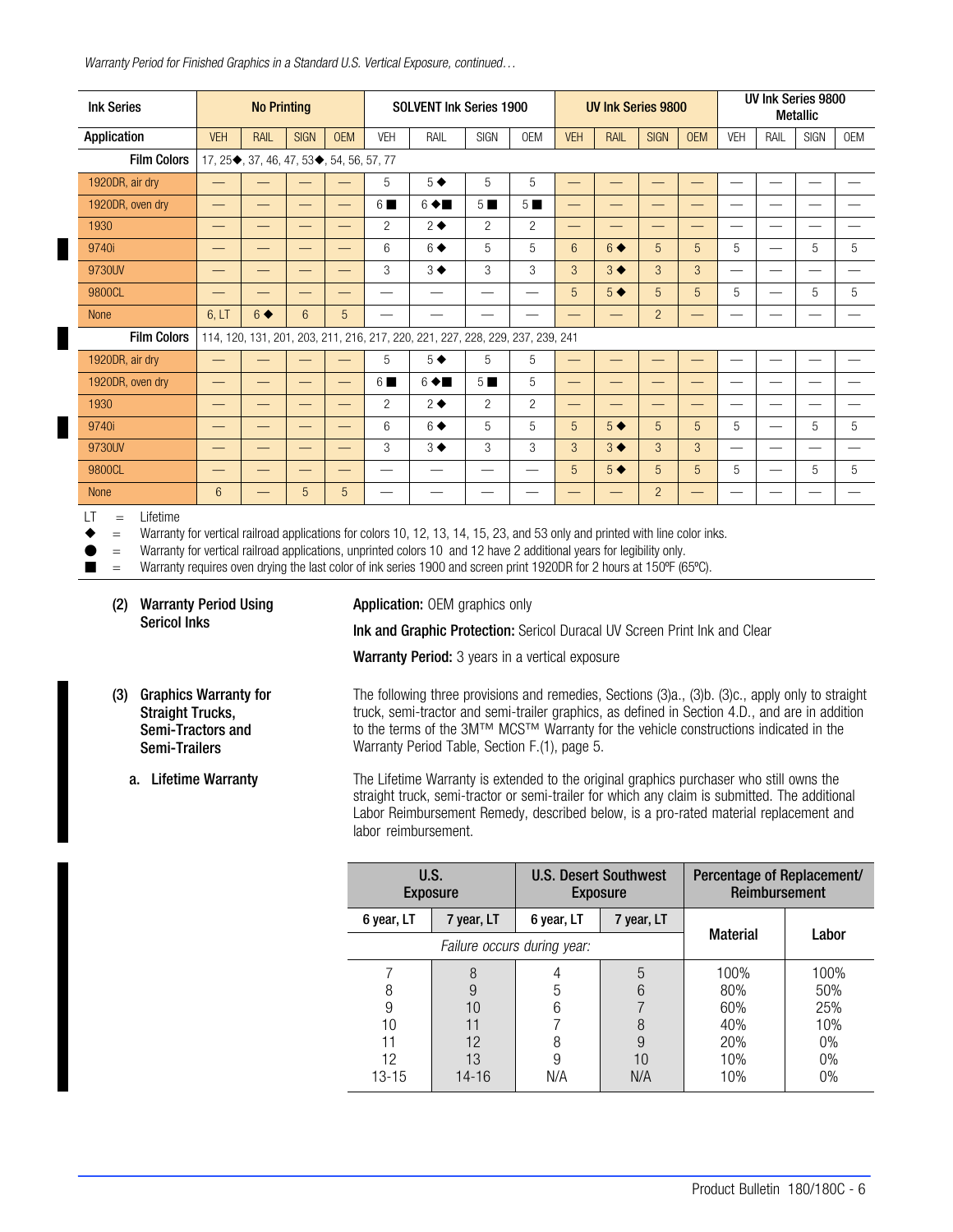<span id="page-6-0"></span>b. Labor Reimbursement Remedy

### c. Legibility Warranty

For Graphics ONLY for Horizontal Exposure and Selected Constructions

3M will reimburse up to 100% of the labor costs for the removal, remanufacture and reapplication of a graphic for a straight truck, semi-tractor or semi-trailer only to the extent that 3M determines such amount is reasonable and necessary in the circumstances. This labor cost reimbursement will be determined by 3M on a case-by-case basis taking into account the expected amount of labor needed to make such repairs and other considerations.

Applications subjected to maximum sunlight and environmental conditions used on rooftops of straight trucks, semi-tractors and semi-trailers where identification from the air is needed are warranted for *legibility only* for the following constructions. The graphic will change color, lose gloss and chalk.

|                                             |                            |      | Values in Years          |  |  |  |
|---------------------------------------------|----------------------------|------|--------------------------|--|--|--|
| Film Colors: 10, 12, 13, 14, 15, 25, 53, 54 | <b>Horizontal Exposure</b> |      |                          |  |  |  |
| <b>Ink Series</b>                           | Clear                      | U.S. | U.S. Desert<br>Southwest |  |  |  |
| No printing                                 | None                       | 5    |                          |  |  |  |
| 1900                                        | 1920DR, oven dry           | 5    | 3                        |  |  |  |
| 9800                                        | 9740i                      | 5    | 3                        |  |  |  |

### (4) Paint Refurbishing Reimbursement Remedy

a. For Automobiles, Vans, Buses, Recreational **Vehicles** 

G. General Warranty

Stipulations for 3M™ MCS™ Warranty

(1) Reduced Warranty Period for Other Graphic Exposures

This Policy applies to automobiles, vans, buses, and recreational vehicles only, and specifically does not include Watercraft. Refer to [Instruction Bulletin 5.36](http://multimedia.mmm.com/mws/mediawebserver.dyn?6666660Zjcf6lVs6EVs666aE9COrrrrQ-) for complete details.

- A Pre-Installation and Inspection Report (in Instruction Bulletin 5.36) must be completed prior to graphic installation and submitted with any claim for paint damage sustained during the removal of 3M removable or changeable graphic film from vehicles.
- A separate report for each vehicle involved in a claim is required.

These stipulations apply to both the 3M™ MCS™ Warranty. General provisions for these stipulations are covered in the [3M Commercial Graphics Warranty Brochure a](http://multimedia.3m.com/mws/mediawebserver?mwsId=SSSSSufSevTsZxtUN8_UM8mZevUqevTSevTSevTSeSSSSSS--&fn=3M%20Commercial%20Graphics%20Warranty)t 3Mgraphics.com.

For other graphic exposures, multiply the Warranty Period (in years) for your graphic construction as shown in the applicable Warranty Period tables, Section [F.\(1\),](#page-4-0) by the percentage shown for the intended graphic exposure. See page [4](#page-3-0) for the graphic exposure definitions.

| If the Graphic Exposure is:                                   | Use this Percentage of<br>U.S. Vertical Exposure,<br><b>Warranty Period</b> | <b>Calculation Examples</b>        |
|---------------------------------------------------------------|-----------------------------------------------------------------------------|------------------------------------|
| U.S. Non-vertical                                             | $50\%$ (0.5)                                                                | $0.5 \times 7$ years = 3.5 years   |
| Desert Southwest Vertical                                     | 70% (0.7)                                                                   | $0.7 \times 7$ years = 4.9 years   |
| Desert Southwest Non-vertical                                 | 35% (0.35)                                                                  | $0.35 \times 7$ years = 2.45 years |
| Horizontal (Also see Legibility<br>provision Section 5.F.(3)) | $0\%$                                                                       | $\cup$                             |

### (2) Removal Warranty with Heat or Chemicals

a. For the 3M™ MCS™ Warranty Only

Within the stated Warranty Period, if this film cannot be removed with heat and/or chemicals, or if more than 30% of the adhesive residue remains on the substrate, 3M will reimburse a reasonable portion of extra removal costs.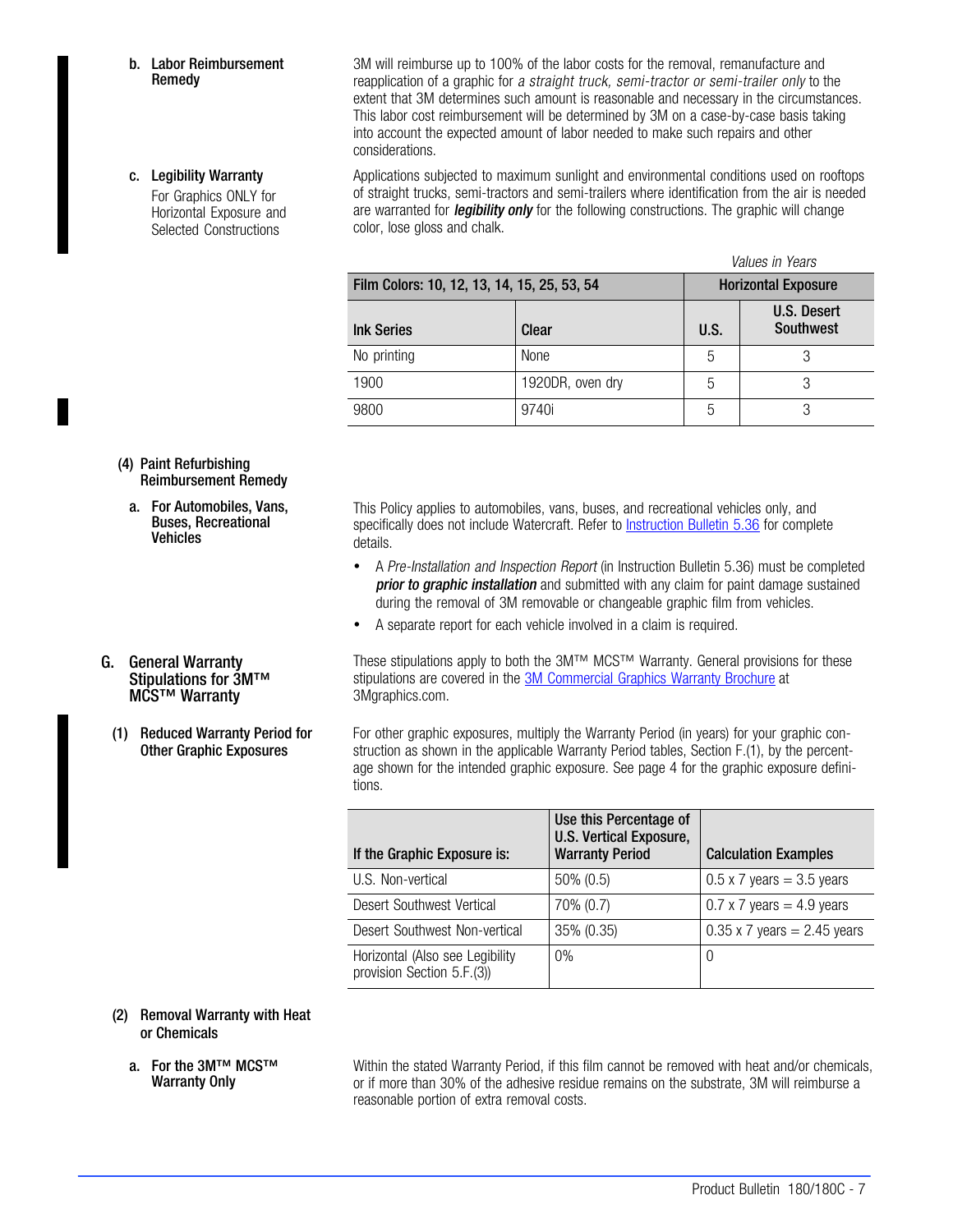|    |     | b. Removal Warranty<br><b>Exceptions</b>                                        | The following exceptions are not covered by the Removal Warranty.<br>Substrate damage due to:<br>$\bullet$<br>removing film from a pre-existing graphic.<br>removing film that was applied to painted wallboard or any unapproved substrate.<br>removing film from paint that is not firmly bonded to the substrate.         |
|----|-----|---------------------------------------------------------------------------------|------------------------------------------------------------------------------------------------------------------------------------------------------------------------------------------------------------------------------------------------------------------------------------------------------------------------------|
|    |     |                                                                                 | No guarantee is made for:<br>ease or speed of removal of any graphic.<br>removal from paint that is improperly cured.<br>removal from aged paint or metals, surface oxidation or chalking; user must test,<br>approve and accept liability for such applications.<br>removal from horizontally-exposed outdoor applications. |
|    | (3) | <b>Abrasion and Loss of Gloss</b>                                               | Abrasion damage and loss of gloss are not covered by any 3M warranty. This is considered<br>normal wear and tear. However, to help maintain the appearance of your graphic, use the<br>recommended graphic protection whenever:                                                                                              |
|    |     |                                                                                 | it is required for the construction and end use as shown in the Warranty Period tables.<br>the graphic, including printed vehicle graphics, is exposed to abrasive conditions,<br>$\bullet$<br>harsh cleaners or chemicals.                                                                                                  |
|    | (4) | Application Outside the U.S.                                                    | Contact the 3M organization for that country.                                                                                                                                                                                                                                                                                |
|    | (5) | <b>Application to Glass</b>                                                     | 3M accepts no liability for glass breakage when using this film for window graphics. See<br>Instruction Bulletin 5.1 for details.                                                                                                                                                                                            |
|    | (6) | <b>Graphics Made with</b><br><b>Components Not Sold or</b><br>Recommended by 3M | The 3M™ MCS™ Warranty does not, under any circumstances, cover graphics made<br>with inks, film, graphic protection and/or application tapes that are not sold or<br>recommended by 3M.                                                                                                                                      |
|    |     |                                                                                 | The user is solely responsible for the graphic appearance, performance and durability of<br>graphic constructions that include any non recommended or qualified products.                                                                                                                                                    |
| 6. |     | <b>Factors that Affect Graphic</b><br><b>Performance Life</b>                   | The actual performance life of a graphic is affected by all of the following:<br>the combination of graphics materials used.<br>$\bullet$<br>ink formulation.<br>$\bullet$<br>complete ink drying or curing.<br>selection, condition and preparation of the substrate.                                                       |

- surface texture.
- application methods.
- angle and direction of sun exposure.
- environmental conditions.
- cleaning or maintenance methods.

## 7. Graphics Manufacturing



**CAUTION** Before using any equipment, always follow the manufacturers' instructions for safe operation.

A. Screen Printing **Formulations and processing conditions can affect ink durability. Refer to the Product and** Instruction Bulletins for your ink for limitations and proper usage.

> Graphic protection can improve the appearance, performance and durability of your graphic. A clear coat also prevents chalking on unprinted films.

Whether you apply screen print clears with traditional screening methods or roller coating, use equipment designed to handle high viscosity materials and make sure the coating is evenly applied to the specifications in the clear's Instruction Bulletin.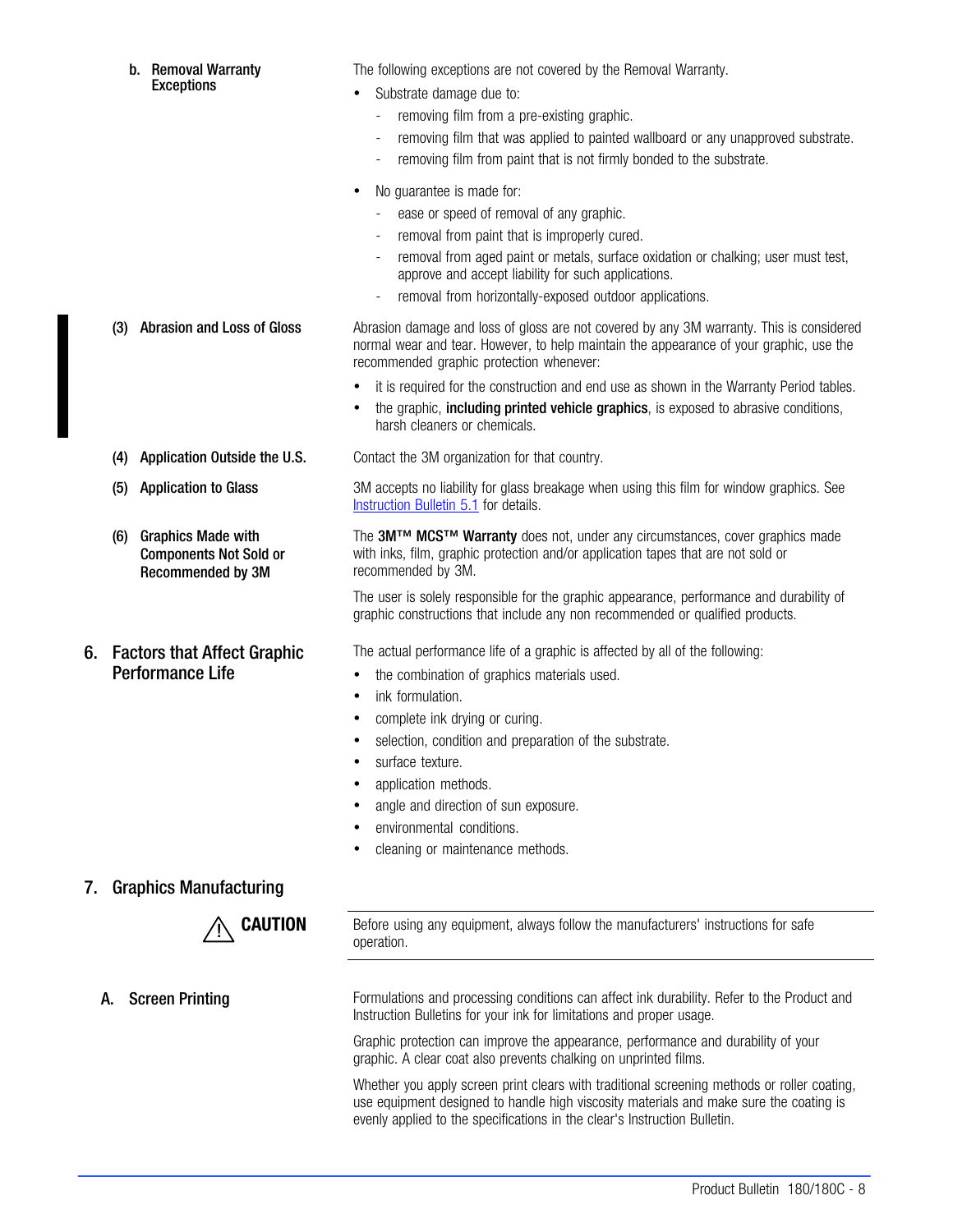| <b>B.</b> Cutting                     | The following are common cutting methods for this film. See <b>Instruction Bulletin 4.1</b> for<br>details.                                                                                                                                                                   |                                                                                 |                                                                   |                                                       |                           |                                     |        |  |
|---------------------------------------|-------------------------------------------------------------------------------------------------------------------------------------------------------------------------------------------------------------------------------------------------------------------------------|---------------------------------------------------------------------------------|-------------------------------------------------------------------|-------------------------------------------------------|---------------------------|-------------------------------------|--------|--|
| <b>Methods</b><br>(1)                 | Bandsawing<br>Hot kiss cutting<br>Hot and cold steel rule<br>٠<br>Drum-type electronic cutting<br>Knifeless <sup>™</sup> Tape                                                                                                                                                 |                                                                                 |                                                                   | Flat-bed electronic cutting<br>Guillotine<br>Hand cut |                           | Cold and hot steel-rule die cutting |        |  |
| <b>Size of Cut Text</b><br>(2)        | difficult with smaller text.                                                                                                                                                                                                                                                  | These values are based on upper case Helvetica medium type. Weeding can be more |                                                                   |                                                       |                           |                                     |        |  |
|                                       | Minimum stroke width:<br>Minimum height:<br>Minimum radius for end of stripe:                                                                                                                                                                                                 |                                                                                 | 0.25 inch (6.35 mm)<br>3.0 inch (76.2 mm)<br>0.125 inch (3.18 mm) |                                                       |                           |                                     |        |  |
| <b>Graphic Protection</b><br>C.       | Graphic protection may improve the appearance, performance and durability of the graphic.<br>Overlaminates must be cold roll applied.                                                                                                                                         |                                                                                 |                                                                   |                                                       |                           |                                     |        |  |
| <b>Application Tapes</b><br>D.        |                                                                                                                                                                                                                                                                               |                                                                                 |                                                                   |                                                       |                           |                                     |        |  |
| When to Use Premasking<br>(1)<br>Tape | Use as an application aid to increase stiffness, and prevent stretching and damage<br>during application.<br>Use when little or no liner is exposed.                                                                                                                          |                                                                                 |                                                                   |                                                       |                           |                                     |        |  |
| When to Use Prespacing Tape<br>(2)    | Hold cut and weeded letters or graphics in registration after removing the film liner.<br>٠<br>Protect cut graphic parts from scratching or damage during application.<br>Use when large amounts of liner are exposed.                                                        |                                                                                 |                                                                   |                                                       |                           |                                     |        |  |
| How to Select a Tape<br>(3)           | Determine whether you want to premask the graphic or prespace cut pieces of film such as<br>letters. Then locate the graphic protection used on your graphic in the table below, and use<br>the corresponding tape. See <b>Instruction Bulletin 4.3</b> for complete details. |                                                                                 |                                                                   |                                                       |                           |                                     |        |  |
|                                       | <b>EXAMPLE:</b> To premask a film without printing and graphic protection, use premasking tape<br>SCPM-3. To prespace a film with Comply adhesive that includes clear 1920DR, use<br>prespacing tape SCPS-55.                                                                 |                                                                                 |                                                                   |                                                       |                           |                                     |        |  |
|                                       |                                                                                                                                                                                                                                                                               | No Graphic Protection                                                           |                                                                   |                                                       | <b>Graphic Protection</b> |                                     |        |  |
|                                       | <b>Tape</b>                                                                                                                                                                                                                                                                   | <b>Unprinted</b>                                                                | <b>Ink Series</b><br>9800 only                                    | 1920DR                                                | 1930                      | 9740i<br>9730UV                     | 9800CL |  |
|                                       | Premasking SCPM-3                                                                                                                                                                                                                                                             | ▅                                                                               |                                                                   | ■                                                     | ■                         |                                     |        |  |
|                                       | Premasking SCPM-44X                                                                                                                                                                                                                                                           |                                                                                 | $\blacksquare$                                                    |                                                       |                           | $\blacksquare$                      | ■      |  |
|                                       | Prespacing SCPS-2<br>film 180 only                                                                                                                                                                                                                                            | ш                                                                               |                                                                   | ٠                                                     | ٠                         |                                     |        |  |
|                                       | Prespacing SCPS-55<br>films with any Comply<br>adhesive                                                                                                                                                                                                                       |                                                                                 |                                                                   |                                                       | ٠                         |                                     |        |  |

- = The use of this application tape is not recommended in this construction.

# 8. Application and Installation

Install the film using the dry application method.

Refer to the 3M Related Literature section, located at the end of this bulletin, for a list of the Instruction Bulletins that may be needed to apply or install this film.

Prespacing SCPS-53X — — —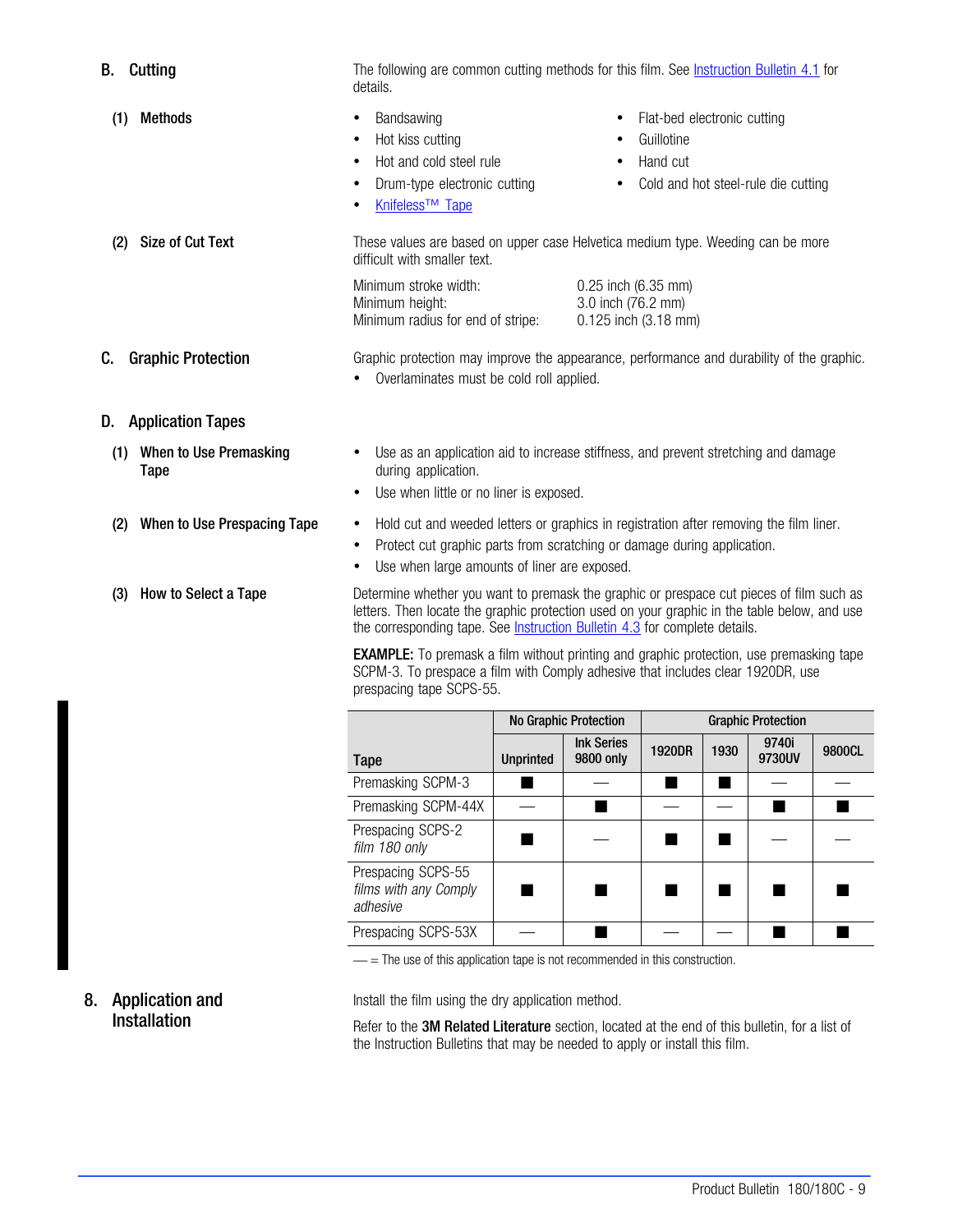| <b>Pressure-activated Adhesive</b><br>А.               | The pressure-activated adhesive on this film offers:<br>smooth sliding into position on a substrate;<br>fast finger tacking to check position; and<br>easy snap up and repositioning when you need it.<br>$\qquad \qquad -$<br>The snap up and reposition feature is lost:<br>$\bullet$<br>when firm pressure with a squeegee or other application tool is applied.<br>$\blacksquare$<br>at application temperatures above 100°F (38°C) even if only light finger pressure<br>was used for tacking.<br>if any part of the film is removed from the original liner and reapplied to the same or<br>another liner.<br>solvent from inkjet ink has not completely dried or cured, which affects both slide-<br>ability and snap up. |
|--------------------------------------------------------|----------------------------------------------------------------------------------------------------------------------------------------------------------------------------------------------------------------------------------------------------------------------------------------------------------------------------------------------------------------------------------------------------------------------------------------------------------------------------------------------------------------------------------------------------------------------------------------------------------------------------------------------------------------------------------------------------------------------------------|
| (1) Films with Comply™<br><b>Adhesive</b>              | Air release channels are a characteristic of films with Comply adhesive. Removing and<br>attempting to change liners or reapply the same liner damages air release channels.                                                                                                                                                                                                                                                                                                                                                                                                                                                                                                                                                     |
| Video                                                  | See how 3M's Comply adhesive technology works.                                                                                                                                                                                                                                                                                                                                                                                                                                                                                                                                                                                                                                                                                   |
| 3M™ Primer 94<br>В.                                    | Although this product does not require the use of 3M Primer 94 in the areas where the film<br>will be stretched, it is always a good practice to use primer to maximize a graphic's bond to<br>its substrate.                                                                                                                                                                                                                                                                                                                                                                                                                                                                                                                    |
| <b>Application to Vehicles</b><br>C.                   | Read and follow all instructions, and complete the 3M Automobiles, Vans and Buses<br>Pre-installation Inspection Record in Instruction Bulletin 5.36 prior to manufacturing or<br>applying any graphic to an automobile, van or bus.                                                                                                                                                                                                                                                                                                                                                                                                                                                                                             |
| D.<br><b>Application to Other</b><br><b>Substrates</b> | 3M offers several detailed Instruction Bulletins to help you achieve a successful graphic<br>installation. Please see Section 13., 3M Related Literature.                                                                                                                                                                                                                                                                                                                                                                                                                                                                                                                                                                        |
| 9. Maintenance and Cleaning                            | Use a cleaner designed for high-quality painted surfaces. The cleaner must be wet,<br>non-abrasive, without strong solvents, and have a pH value between 3 and 11 (neither<br>strongly acidic nor strongly alkaline.) See Instruction Bulletin 6.5.                                                                                                                                                                                                                                                                                                                                                                                                                                                                              |
| 10. Removal                                            | Removal requires heat and/or chemicals. The ease and rate of removal depends on a<br>number of factors. See <b>Instruction Bulletin 6.5</b> for details. A chemical remover system is<br>available for graphics printed with solvent-based ink. Follow the procedures for using 3M™<br>Controltac™ Plus Film Remover R-221 and Adhesive Remover R-231 and for additional<br>removal details.                                                                                                                                                                                                                                                                                                                                     |
| 11. Shelf Life, Storage and Shipping                   |                                                                                                                                                                                                                                                                                                                                                                                                                                                                                                                                                                                                                                                                                                                                  |
| <b>Shelf Life</b><br>А.                                | Total shelf life: 3 years from the date of manufacture on the original box.<br>If you do process the film, do so within 2 years and apply within 1 year.<br>If you do not process the film, apply it within 3 years.                                                                                                                                                                                                                                                                                                                                                                                                                                                                                                             |
| <b>Storage Conditions</b><br>В.                        | 40° to 100°F (4° to 38°C)<br>Out of sunlight<br>Clean dry area                                                                                                                                                                                                                                                                                                                                                                                                                                                                                                                                                                                                                                                                   |

- Original container
- Bring the film to print room temperature before using
- C. Shipping Finished Graphics Flat, or rolled printed side out on 6 inch (15 cm) or larger core. This helps prevent the application tape, if used, from popping off.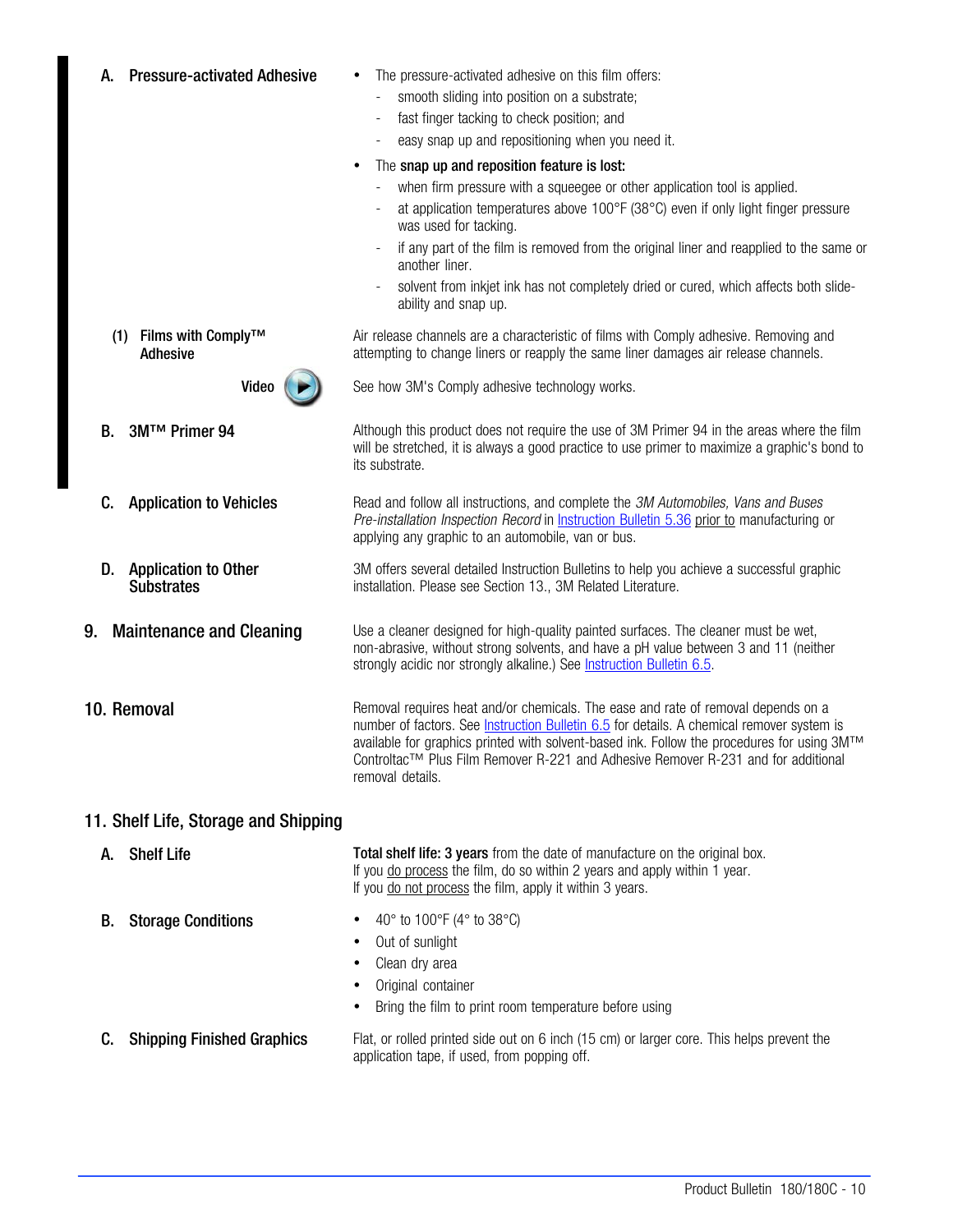# <span id="page-10-0"></span>12. Health and Safety



**CAUTION** When handling any chemical products, read the manufacturers' container labels and the Material Safety Data Sheets (MSDS) for important health, safety and environmental information. To obtain MSDS sheets for 3M products go to **3M.com/MSDS**, or by mail or in case of an emergency, call 1-800-364-3577 or 1-651-737-6501.

> When using any equipment, always follow the manufacturers' instructions for safe operation.

#### 13. 3M Related Literature Before starting any job, be sure you have the most current Product and Instruction Bulletins.

The information in 3M Product and Instruction Bulletins is subject to change. [Current Bullet](http://multimedia.3m.com/mws/mediawebserver?mwsId=66666UuZjcFSLXTtlxM2N8TtEVuQEcuZgVs6EVs6E666666--&fn=CGDIndex.pdf)[ins](http://multimedia.3m.com/mws/mediawebserver?mwsId=66666UuZjcFSLXTtlxM2N8TtEVuQEcuZgVs6EVs6E666666--&fn=CGDIndex.pdf) are available at 3Mgraphics.com. The following applicable Bulletins provide information and processes you need to properly make the graphics described in this Bulletin. Additional Bulletins may be needed as indicated in the 3M Related Literature section of other 3M components you use.

Bulletin types: PB = Product Bulletin; PB-IB = Product & Instruction Bulletin; IB = Instruction Bulletin

| <b>Subject</b>                                                                                                                                                            | <b>Type</b>           | <b>Bulletin No.</b>  |  |  |  |
|---------------------------------------------------------------------------------------------------------------------------------------------------------------------------|-----------------------|----------------------|--|--|--|
| 3M Graphic Protection Products                                                                                                                                            | <b>PB</b>             | $GP-1$               |  |  |  |
| 3M™ Screen Printing Ink Series 1900 and Overprint Clear VI0402<br>- Screen printing with ink series 1900 - line color<br>- Screen printing with ink series 1900 - 4-color | <b>PB</b><br>IB<br>IB | 1900<br>3.12<br>3.11 |  |  |  |
| 3M™ Screen Printing UV Ink Series 9800<br>- Screen printing with UV ink series 9800 - line color<br>- Screen printing with UV ink series 9800 4-color                     | PB<br>IB<br>IB        | 9800<br>3.20<br>3.21 |  |  |  |
| 3M™ Screen Print UV Gloss Clear 9740i, Matte Clear 9730                                                                                                                   | PB-IB                 | <b>UV Clears</b>     |  |  |  |
| 3M™ Edge Sealer 3950                                                                                                                                                      | <b>PB</b>             | 3950                 |  |  |  |
| Design of graphics                                                                                                                                                        | IB                    | 2.1                  |  |  |  |
| Scoring and cutting                                                                                                                                                       | IB                    | 4.1                  |  |  |  |
| Using 3M application tapes; premasking and prespacing for films                                                                                                           | IB                    | 4.3                  |  |  |  |
| Application, substrate selection, preparation and substrate-specific application<br>techniques                                                                            | IB                    | 6.5                  |  |  |  |
| Application, special applications and vehicles                                                                                                                            | IB                    | 5.4                  |  |  |  |
| Application, general procedures for indoor and outdoor dry applications                                                                                                   | IB                    | 5.5                  |  |  |  |
| Application techniques for automobiles, vans and buses, and inspection forms                                                                                              | IB                    | 5.36                 |  |  |  |
| A guide to understanding and applying graphics to common indoor and outdoor<br>wall surfaces                                                                              | IB                    | 5.37                 |  |  |  |
| Storage, handling, maintenance, removal                                                                                                                                   | <b>IB</b>             | 6.5                  |  |  |  |
| 3M Commercial Graphics Warranty Brochure<br>www.3Mgraphics.com                                                                                                            |                       |                      |  |  |  |

3M, Controltac, Comply and MCS are trademarks of 3M.

Sericol and Duracal are trademarks of FUJIFILM Corporation.

Knifeless is a trademark of Knifeless Technology Systems.

All other trademarks are the property of their respective owners.

14. Bulletin Change Summary Modified or new content is marked with a black bar in margin. Reformatted Product Description section and added new Performance Overview section to provide a snapshot of the product's durability. Clear 9740i replaces 3M™ Screen Print Gloss Clear 9720UV and 3M™ Screen Print UV Gloss Clear 9720i. Updated Warranty Information section and consolidated warranty tables where warranty values were identical. Warranted Durability is now called Warranty Period. Added pro-rated information in Section G.(3)a., which was erroneously omitted, for those colors that have a 6 year Lifetime (LT) warranty. Clarified terms used in Lifetime Warranty and Labor Reimbursement Remedy sections.